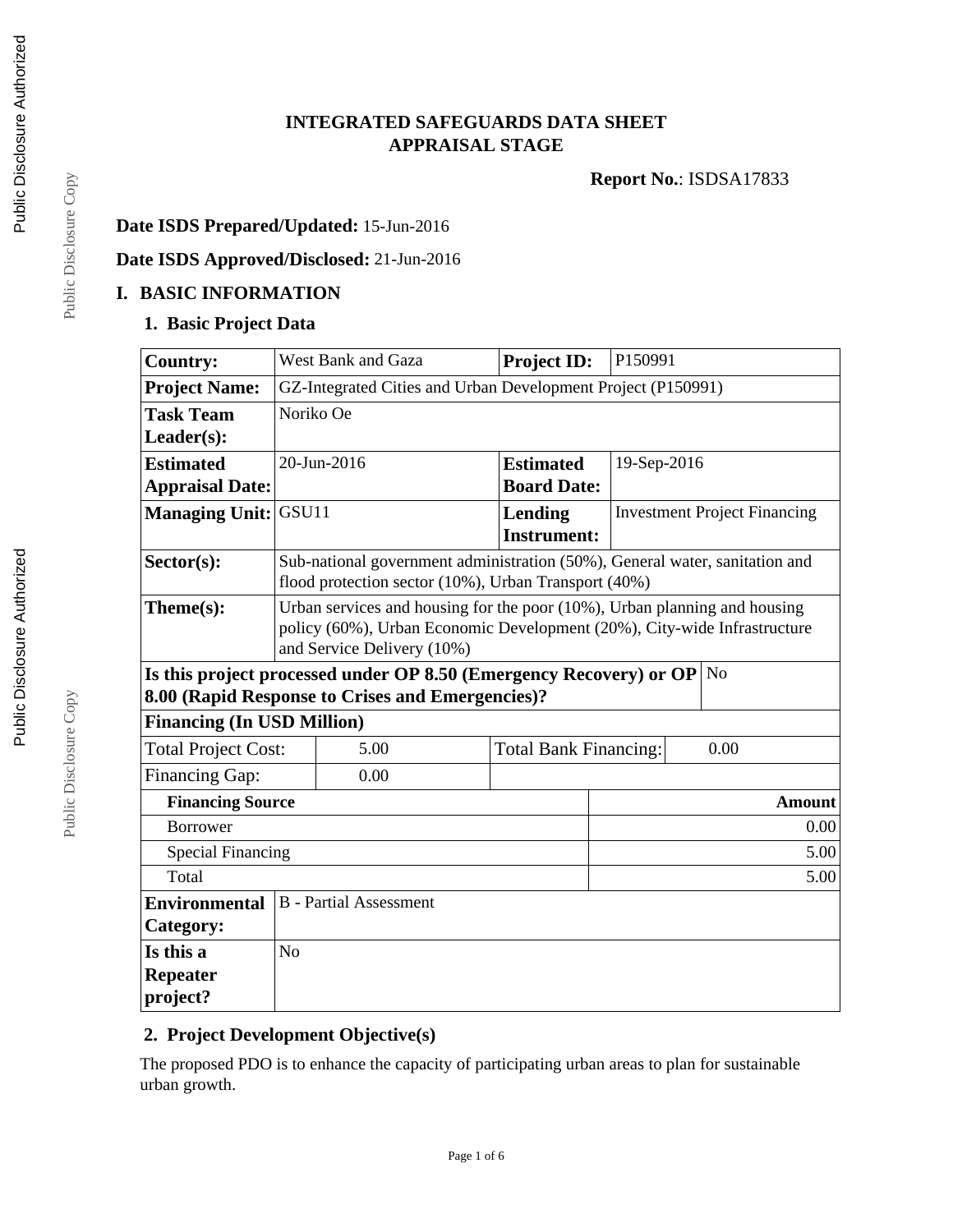#### **3. Project Description**

Component 1: Planning for Sustainable Urban Growth.

This component strengthens the institutional and technical capacity of participating urban areas to plan for sustainable urban growth through, inter alia, the provision of TA, goods, and training. To ensure a robust process of collaboration among LGUs comprising of participating urban areas and their strong ownership and commitment, this component will first facilitate intra-urban area coordination mechanisms to be operational in all of the participating urban areas. Through the intraurban area coordination mechanisms, the participating urban areas will be supported to conduct urban growth planning. The objective of capacity development support for urban growth planning is to enable the urban areas to respond to the needs of their growing population and private sector with more sustainability and efficiently planned urban spaces and infrastructure.

Sub-Component 1: Structured capacity development support for urban growth planning. This subcomponent will equip the urban areas with, inter alia, the necessary information, tools, and analysis to achieve four milestones of urban growth planning: (i) establish and actively maintain intra-urban area mechanism; (ii) complete baseline assessment of existing urban extent; (iii) complete exercise for cost-analyzed urban growth scenarios for urban growth planning, and to publicize them; and (iv) modify respective member LGUs► (plans based on the optimum urban growth scenario chosen at the urban area level.

Sub-Component 2: Demand-driven customized support for urban growth planning for the West Bank urban areas. While the urban growth planning exercises by the participating urban areas are progressing over the course of the project life, it is likely that interim opportunities to improve urban space management and services will be identified. Accordingly, this sub-component will provide the urban areas with, inter alia, TA, goods, and training, to conduct activities throughout the life of the project in order to continually encourage and maintain the momentum and ownership for the longerterm urban growth planning exercise. The support will be demand-driven and will be provided only if the urban areas steadily meet urban growth planning milestones (see Sub-Component 1), and the support content is justified to benefit the urban area as a whole. Such support may include, for example, TA to develop mini-bus time tables and suggested routes to ease traffic congestion and enhance predictability of public transportation.

Sub-Component 3: Demand-driven customized support for urban growth planning for Gaza City. This sub-component will provide Gaza City with, inter alia, TA, goods, and training, to conduct interim activities to improve urban space management and services over the course of the project. In the same manner as sub-component 2, the support will be demand-driven and will be provided only if Gaza City steadily meets urban growth planning milestones. Such support may include, for example, TA to conduct joint-neighborhoods public space cleaning campaigns.

Component 2: Project Implementation Support and Management Cost.

This component will finance training, operating costs, and goods necessary for the technical oversight and implementation support of the project to be performed by Technical Supervisor, Local Coordinators, existing Local Coordinator for the Ramallah-Al Bireh-Beitunia Joint Coordination Unit, and Gaza City representatives. This component will also finance the management fee of the Municipal Development and Lending Fund (MDLF) that will manage procurement, finance, safeguard, and reporting for the project based on technical inputs from the Technical Supervisor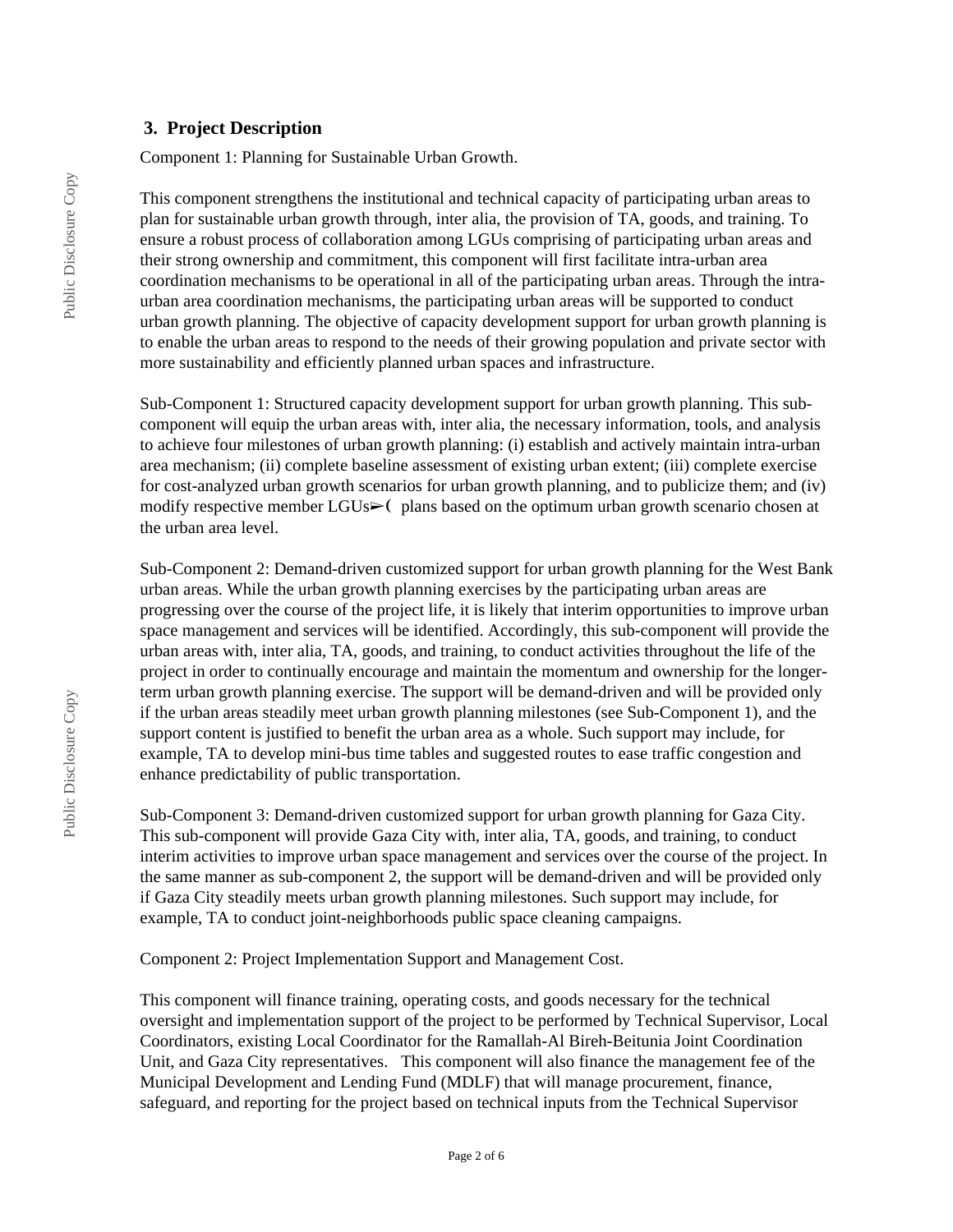# **4. Project location and salient physical characteristics relevant to the safeguard analysis (if known)**

West Bank and Gaza - areas under Palestinian Authority's administrative responsibility. Particularly, the project is targeting 5 urban areas in West Bank and Gaza, namely, (1) Ramallah area, (2) Nablus area, (3) Hebron area, (4) Bethlehem area, and (5) Gaza city.

## **5. Environmental and Social Safeguards Specialists**

Dania Mosa (GENDR) Hana Salah (GSU04) Tracy Hart (GEN05) Zeyad Abu-Hassanein (GEN05)

| <b>6. Safeguard Policies</b>                         | <b>Triggered?</b> | <b>Explanation (Optional)</b>                                                                                                                                                                                                                                                                                                                                                                                                                                                                                                                                                                                                                                                                                                                                                                                                                                                          |  |  |
|------------------------------------------------------|-------------------|----------------------------------------------------------------------------------------------------------------------------------------------------------------------------------------------------------------------------------------------------------------------------------------------------------------------------------------------------------------------------------------------------------------------------------------------------------------------------------------------------------------------------------------------------------------------------------------------------------------------------------------------------------------------------------------------------------------------------------------------------------------------------------------------------------------------------------------------------------------------------------------|--|--|
| Environmental<br>Assessment OP/BP 4.01               | Yes               | To safeguard for potential downstream environmental and<br>social risks of the project activities, project is categorized<br>as a category B and the instrument used is an<br>environmental and social management framework<br>(ESMF). This ESMF will screen all ICUD planning<br>studies, exclude those with category $\triangleright$ (A $\triangleright$ (impacts,<br>identify potential downstream environmental and social<br>risks, and guide preparation of safeguards-specific studies<br>in parallel to technical planning studies. More<br>specifically, ToRs for the studies financed under the first<br>and second components will contain provisions to<br>examine the environmental and social implications of any<br>policy changes, modifications in land use, detailed studies<br>of specific infrastructure, and any issues of potential<br>impact to beneficiaries. |  |  |
| Natural Habitats OP/BP<br>4.04                       | N <sub>o</sub>    | Sub-project screening forms will ensure exclusion of any<br>studies with potential OP 4.04 impacts.                                                                                                                                                                                                                                                                                                                                                                                                                                                                                                                                                                                                                                                                                                                                                                                    |  |  |
| Forests OP/BP 4.36                                   | N <sub>o</sub>    | Sub-project screening forms will ensure exclusion of any<br>studies with potential OP 4.36 impacts                                                                                                                                                                                                                                                                                                                                                                                                                                                                                                                                                                                                                                                                                                                                                                                     |  |  |
| Pest Management OP 4.09                              | N <sub>o</sub>    | Sub-project screening forms will ensure exclusion of any<br>studies with potential OP 4.09 impacts.                                                                                                                                                                                                                                                                                                                                                                                                                                                                                                                                                                                                                                                                                                                                                                                    |  |  |
| Physical Cultural<br>Resources OP/BP 4.11            | No                | Sub-project screening forms will ensure exclusion of any<br>studies with known OP 4.11 impacts. Chance finds<br>procedures will be included in every sub-project ESMF.                                                                                                                                                                                                                                                                                                                                                                                                                                                                                                                                                                                                                                                                                                                 |  |  |
| Indigenous Peoples OP/<br><b>BP</b> 4.10             | N <sub>o</sub>    | N/A                                                                                                                                                                                                                                                                                                                                                                                                                                                                                                                                                                                                                                                                                                                                                                                                                                                                                    |  |  |
| <b>Involuntary Resettlement</b><br><b>OP/BP 4.12</b> | N <sub>o</sub>    | As the ICUD only finances studies and training and there<br>will be no land acquisition financed as part of this project<br>or added at a later stage to this Project, the World Bank<br>(WB) Policy on Involuntary Resettlement, OP 4.12, will<br>not apply to ICUD. This project will not recommend,<br>endorse, or facilitate future pipeline investments that are                                                                                                                                                                                                                                                                                                                                                                                                                                                                                                                  |  |  |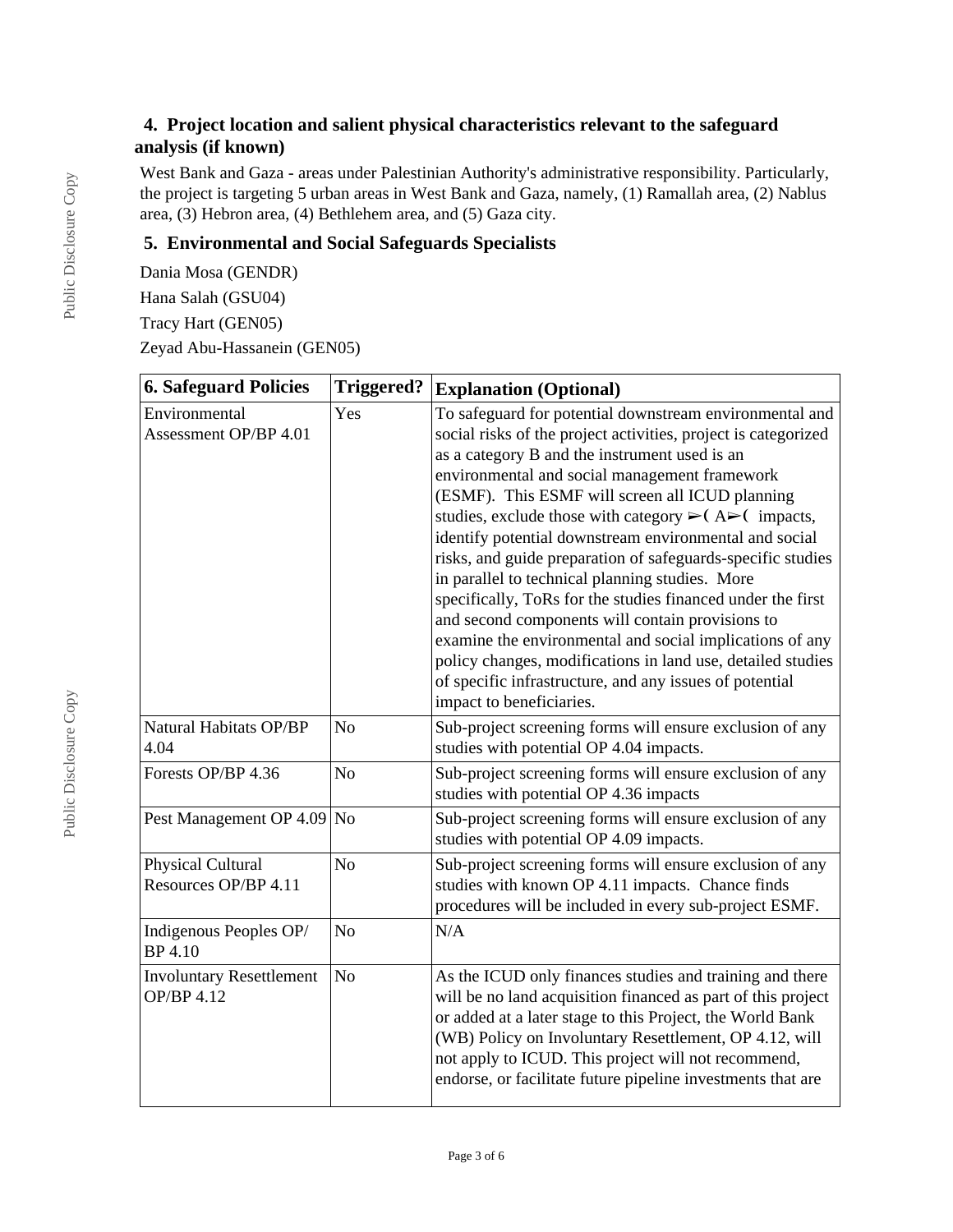|                                                   |                | on private land as well as municipally owned land that has<br>squatters/ users of the land for livelihoods. This is due to<br>the delays that would be incurred for the implementation<br>of investments if OP 4.12 were triggered. Additionally,<br>because studies might lead to expropriation beyond the<br>time of World Bank involvement, Recommended<br>Resettlement Policy Framework (RPF) Contents were<br>prepared and attached as an Annex to the Environment<br>and Social Safeguards Manual (which has been prepared,<br>consulted on and disclosed prior to appraisal), to provide<br>guidance on any potential involuntary land acquisition<br>after the lifetime of this project. |
|---------------------------------------------------|----------------|--------------------------------------------------------------------------------------------------------------------------------------------------------------------------------------------------------------------------------------------------------------------------------------------------------------------------------------------------------------------------------------------------------------------------------------------------------------------------------------------------------------------------------------------------------------------------------------------------------------------------------------------------------------------------------------------------|
| Safety of Dams OP/BP<br>4.37                      | No             | Sub-project screening forms will ensure exclusion of any<br>studies with potential OP 4.37 impacts                                                                                                                                                                                                                                                                                                                                                                                                                                                                                                                                                                                               |
| Projects on International<br>Waterways OP/BP 7.50 | N <sub>o</sub> | Sub-project screening forms will ensure exclusion of any<br>studies with potential OP 7.50 impacts                                                                                                                                                                                                                                                                                                                                                                                                                                                                                                                                                                                               |
| Projects in Disputed<br>Areas OP/BP 7.60          | N <sub>o</sub> | N/A                                                                                                                                                                                                                                                                                                                                                                                                                                                                                                                                                                                                                                                                                              |

## **II. Key Safeguard Policy Issues and Their Management**

# *A. Summary of Key Safeguard Issues*

#### **1. Describe any safeguard issues and impacts associated with the proposed project. Identify and describe any potential large scale, significant and/or irreversible impacts:**

As explained above in section 6, as the ICUD only finances studies and training. Therefore, as there will be no land acquisition financed as part of this project or added at a later stage to ICUD, the World Bank (WB) Policy on Involuntary Resettlement, OP 4.12, will not apply. This project will not recommend, endorse, or facilitate future pipeline investments that are on private land as well as municipally owned land that has squatters/ users of the land for livelihoods. This is due to the delays that would be incurred for the implementation of investments if OP 4.12 were triggered.

## **2. Describe any potential indirect and/or long term impacts due to anticipated future activities in the project area:**

Because studies might lead to environmental and social impacts, and/or expropriation beyond the time of World Bank involvement, an ESMF has been prepared to screen for such impacts, Recommended Resettlement Policy Framework (RPF) Contents and general ESIA ToRs per the Bank requirements have been attached as annexes to the ESMF to provide guidance on any potential impacts, and/or involuntary land acquisition after the lifetime of this project. The POM will detail the documentation of power of choice in cases of willing-seller willing-buyer and voluntary land donation (VLD).

## **3. Describe any project alternatives (if relevant) considered to help avoid or minimize adverse impacts.**

See point 2 above.

**4. Describe measures taken by the borrower to address safeguard policy issues. Provide an assessment of borrower capacity to plan and implement the measures described.**

The responsibility to oversee the safeguards compliance of the project will be given to the MDLF who has a long history with the Bank implementing operations of municipal development (i.e.,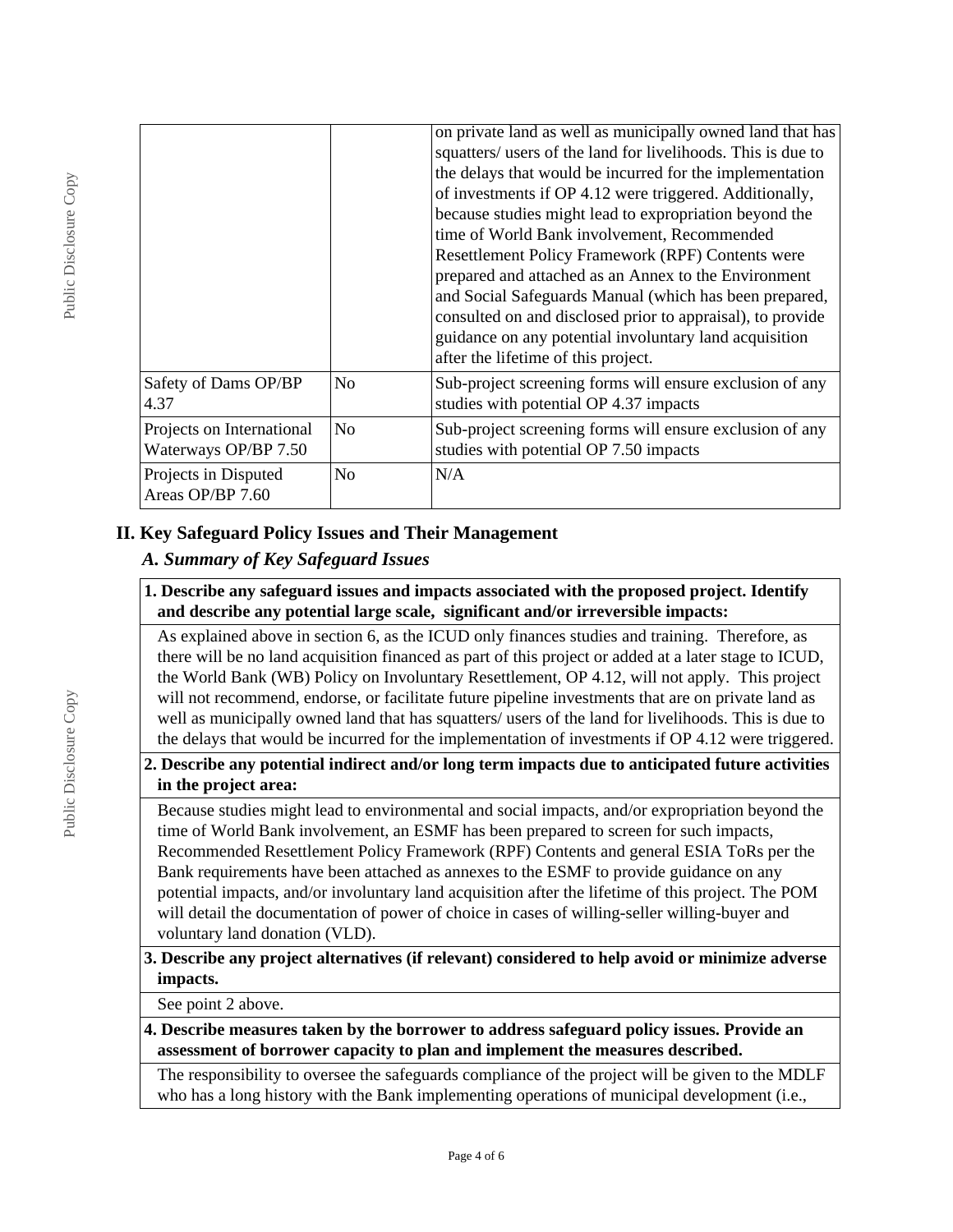EMSRP, MDP1, MDP2, LGSIP). MDLF retains competent environmental and social staff familiar with Bank policies and have a good track record through previous operations. Through  $22MDLF$   $\triangleright$  ( s role as the safeguards agent, all project-financed studies will be screened for downstream impacts, ToRs of the studies will contain provisions to ensure environmental and social implications are taken into considerations, and any necessary follow-up instruments such as specific ESMPs. Throughout the project duration, the MDLF will work closely with the MOLG and the beneficiary urban areas to ensure those aspects are adequately addressed.

#### **5. Identify the key stakeholders and describe the mechanisms for consultation and disclosure on safeguard policies, with an emphasis on potentially affected people.**

The main stakeholders of this project are MOLG, and MDLF. As this project finances plans/ studies, TA and goods, the principle beneficiaries include 16 municipalities, 14 VCs, and 6 refugee camps that comprise the targeted urban areas (Nablus, Hebron, Bethlehem, Ramallah areas, and Gaza City). The indirect beneficiaries include communities living in these urban areas.

#### *B. Disclosure Requirements*

| <b>Environmental Assessment/Audit/Management Plan/Other</b>                                                                                                                                                          |             |  |  |  |  |
|----------------------------------------------------------------------------------------------------------------------------------------------------------------------------------------------------------------------|-------------|--|--|--|--|
| Date of receipt by the Bank                                                                                                                                                                                          | 09-Jun-2016 |  |  |  |  |
| Date of submission to InfoShop                                                                                                                                                                                       | 15-Jun-2016 |  |  |  |  |
| For category A projects, date of distributing the Executive<br>Summary of the EA to the Executive Directors                                                                                                          |             |  |  |  |  |
| "In country" Disclosure                                                                                                                                                                                              |             |  |  |  |  |
| West Bank and Gaza                                                                                                                                                                                                   | 15-Jun-2016 |  |  |  |  |
| Comments:                                                                                                                                                                                                            |             |  |  |  |  |
| If the project triggers the Pest Management and/or Physical Cultural Resources policies, the<br>respective issues are to be addressed and disclosed as part of the Environmental Assessment/<br><b>Audit/or EMP.</b> |             |  |  |  |  |
| If in-country disclosure of any of the above documents is not expected, please explain why:                                                                                                                          |             |  |  |  |  |

## *C. Compliance Monitoring Indicators at the Corporate Level*

| <b>OP/BP/GP 4.01 - Environment Assessment</b>                                                                                                                                      |                            |                                           |      |  |
|------------------------------------------------------------------------------------------------------------------------------------------------------------------------------------|----------------------------|-------------------------------------------|------|--|
| Does the project require a stand-alone EA (including EMP)<br>report?                                                                                                               | Yes $\lceil \times \rceil$ | No L                                      | NA.  |  |
| If yes, then did the Regional Environment Unit or Practice<br>Manager (PM) review and approve the EA report?                                                                       | Yes $\lceil \times \rceil$ | $Nof$ 1                                   | NA.  |  |
| Are the cost and the accountabilities for the EMP incorporated<br>in the credit/loan?                                                                                              |                            | Yes $\lceil \times \rceil$<br>No $\lceil$ | NA.  |  |
| The World Bank Policy on Disclosure of Information                                                                                                                                 |                            |                                           |      |  |
| Have relevant safeguard policies documents been sent to the<br>World Bank's Infoshop?                                                                                              | Yes $\lceil \times \rceil$ | No $\lceil$                               | NA I |  |
| Have relevant documents been disclosed in-country in a public<br>place in a form and language that are understandable and<br>accessible to project-affected groups and local NGOs? | Yes $\lceil \times \rceil$ | $Nof$ 1                                   | NA I |  |
| <b>All Safeguard Policies</b>                                                                                                                                                      |                            |                                           |      |  |